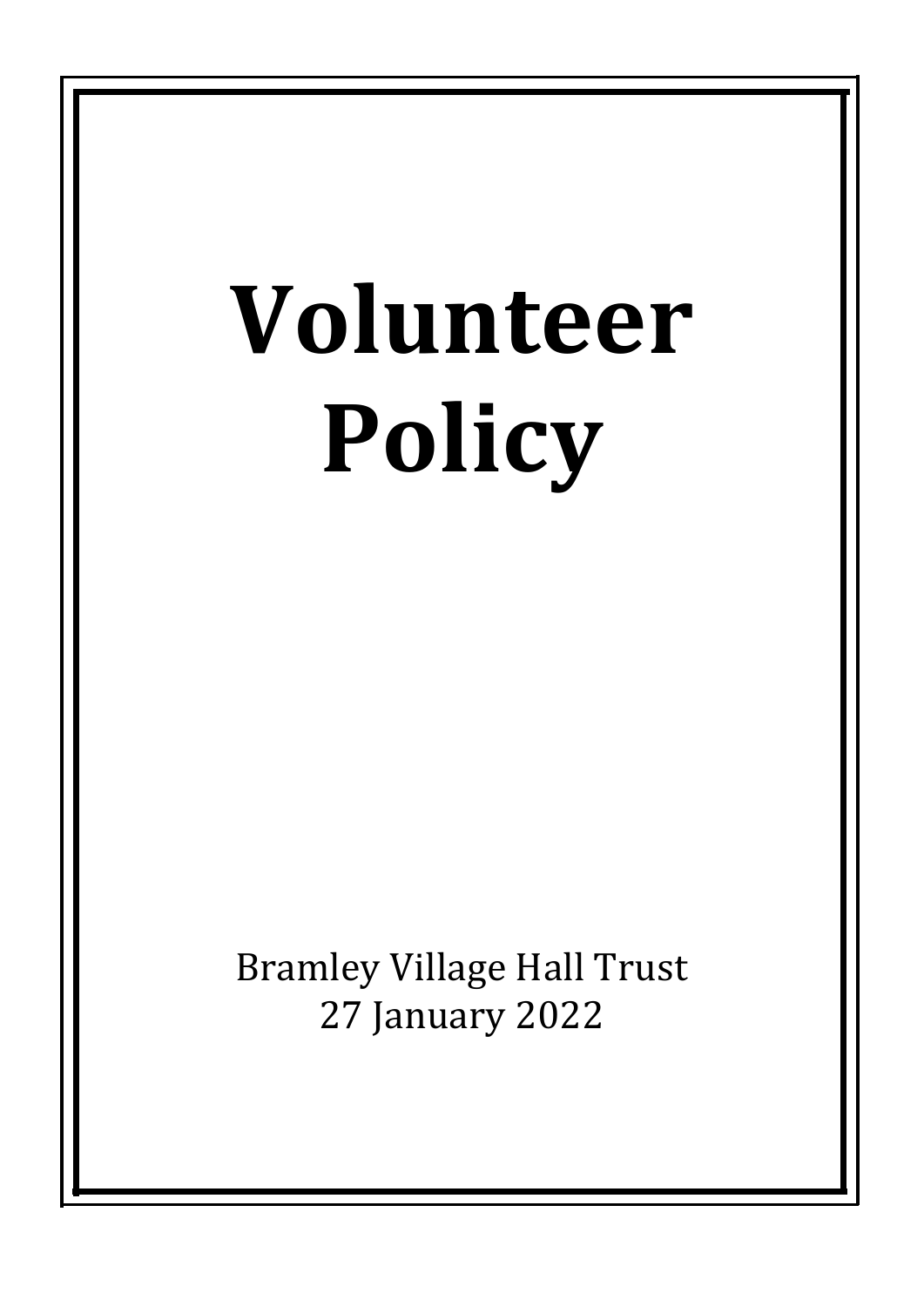# **Bramley Village Hall Trust**

# **Volunteer Policy**

# **Why are Volunteers Important?**

The number of Trustees of Bramley Village Hall is fixed under the terms of the Deed for the original donation to establish the facility for the community: seven Trustees, plus one representative of the Parish Council and three other cooptees. That should not limit the number of people who could be involved with the Trustees in managing the Village Hall. We encourage volunteers, either as prospective Trustees or to work on specific projects or on behalf of interest groups and users of the Hall; we are keen to encourage greater understanding of the role of the Village Hall within our community and to build greater resilience in support of the Trustees. We need more volunteers and for the purposes of this policy, 'volunteers' refers to new or potential Trustees and all others wishing to be involved in our work.

## **Role of Volunteers**

A volunteer is an individual who supports the work of one or more of the Trustees, either through an interest in a Trustee's area of responsibility or because they have specific knowledge or skills sets that can benefit the Trustees. A volunteer can also work with Trustees in support of a specific project or on behalf of a user group. The role of the volunteer will be defined, and agreed and supported by the Trustees. All volunteers will be subject to the following terms and conditions.

# **Induction and training**

All volunteers will receive an induction into Bramley Village Hall and the area they will be involved in. Training will be provided as appropriate. In each case an existing Trustee will act as mentor for the volunteer.

### **Support**

All volunteers are welcome to contact any member of the committee. All volunteers will be given guidance and constructive feedback on their progress. We request that all volunteers' discuss what involvement they would like to have and air any problems.

# **The Volunteer's Voice**

Volunteers are encouraged to express their views about matters concerning Bramley Village Hall and its work. Any member of the committee can be